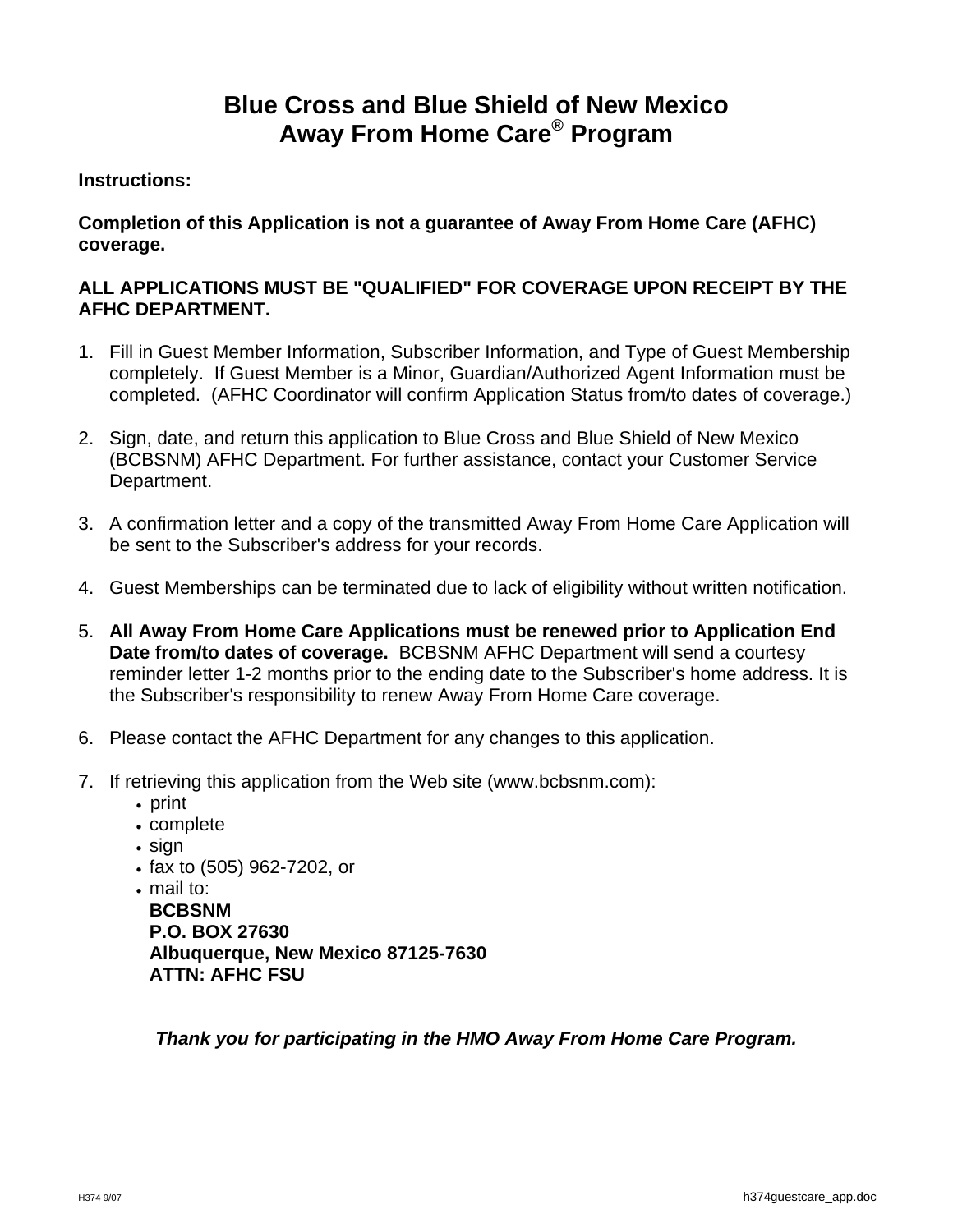# Away From Home Care® Guest Membership Application



| <b>Application UID:</b>                                                                        | <b>AFHC Network:</b>             |                                                                                                                                        |                                                                       |                   |
|------------------------------------------------------------------------------------------------|----------------------------------|----------------------------------------------------------------------------------------------------------------------------------------|-----------------------------------------------------------------------|-------------------|
| <b>Application Status:</b>                                                                     |                                  | mm/dd/yyyy                                                                                                                             | Application Start Date: ______________ Application End Date: ________ | mm/dd/yyyy        |
| <b>Guest Member Information</b>                                                                |                                  |                                                                                                                                        |                                                                       |                   |
|                                                                                                |                                  |                                                                                                                                        |                                                                       |                   |
| Guest Member Name                                                                              |                                  |                                                                                                                                        | (mm/dd/yyyy)<br>Gender: (Male) ___________                            | (Female)          |
| Away From Home Address: Street/Apt.#                                                           |                                  |                                                                                                                                        |                                                                       |                   |
| $\overline{\mathsf{State}}$<br>City                                                            | Zip Code                         |                                                                                                                                        |                                                                       |                   |
|                                                                                                |                                  |                                                                                                                                        |                                                                       |                   |
| Away From Home Telephone: (<br>$\rightarrow$<br>$\blacksquare$                                 |                                  |                                                                                                                                        |                                                                       |                   |
| <b>Subscriber Information</b>                                                                  |                                  |                                                                                                                                        |                                                                       |                   |
|                                                                                                | Date of Birth: _________________ |                                                                                                                                        | <b>Employer Information:</b>                                          |                   |
| Subscriber Name                                                                                | Gender: _____                    | (Male / Female)                                                                                                                        | Company's Name                                                        |                   |
| Subscriber Address: Street/Apt.#                                                               |                                  |                                                                                                                                        | Company's Address: Street                                             |                   |
| Zip Code<br>City<br>State                                                                      | <b>Social Security Number:</b>   |                                                                                                                                        |                                                                       |                   |
| <b>Primary Telephone:</b>                                                                      |                                  |                                                                                                                                        | City                                                                  | Zip Code<br>State |
| Work Telephone: ( )                                                                            | <b>Subscriber ID:</b>            |                                                                                                                                        | <b>Group Number:</b>                                                  |                   |
| <b>Home Information</b>                                                                        |                                  | <b>Host Information</b>                                                                                                                |                                                                       |                   |
| Plan Code:                                                                                     |                                  |                                                                                                                                        | Plan Code:                                                            |                   |
| Plan Name:                                                                                     |                                  | Plan Name:                                                                                                                             |                                                                       |                   |
| Plan Address:                                                                                  |                                  | Plan Address:<br><u> 1989 - Johann Stein, mars and de Branch and de Branch and de Branch and de Branch and de Branch and de Branch</u> |                                                                       |                   |
| Plan Primary Contact/s:                                                                        |                                  |                                                                                                                                        |                                                                       |                   |
|                                                                                                |                                  | Plan Primary Contact/s:                                                                                                                |                                                                       |                   |
| Plan Primary Contact/s Phone Number: () - The Research Plan Primary Contact/s Phone Number: () |                                  |                                                                                                                                        |                                                                       |                   |
| Home Primary Care Physician:                                                                   |                                  | Plan Primary Contact/s Phone Number: (                                                                                                 |                                                                       |                   |
| <b>PCP Telephone Number:</b>                                                                   |                                  |                                                                                                                                        |                                                                       |                   |
| <b>Membership Details</b>                                                                      |                                  |                                                                                                                                        |                                                                       |                   |
| <b>Type of Guest Membership:</b>                                                               |                                  | <b>Benefit Level:</b>                                                                                                                  |                                                                       |                   |
| (Student / Long-Term Traveler / Families Apart)<br>Memo:                                       |                                  |                                                                                                                                        | (High / Low)                                                          |                   |
|                                                                                                |                                  |                                                                                                                                        |                                                                       |                   |
| <b>Drug Card Name:</b>                                                                         |                                  | <b>Drug Card Telephone:</b>                                                                                                            |                                                                       |                   |
| <b>Mental Health Provider Name:</b>                                                            |                                  | <b>Mental Health Provider Telephone:</b>                                                                                               |                                                                       |                   |
| <b>Mental Health Benefits Provided By:</b>                                                     |                                  |                                                                                                                                        |                                                                       |                   |
| <b>Medicare Information</b><br><b>Medicare Enrollee:</b>                                       |                                  |                                                                                                                                        |                                                                       |                   |
|                                                                                                |                                  |                                                                                                                                        |                                                                       |                   |
| <b>Guardian/Authorized Agent Information</b><br>Notes:                                         |                                  |                                                                                                                                        |                                                                       |                   |
|                                                                                                |                                  | Telephone:<br>٠<br><b>Relationship to Guest:</b>                                                                                       |                                                                       |                   |
|                                                                                                |                                  | Authorized to receive information about Guest?                                                                                         |                                                                       |                   |
|                                                                                                |                                  |                                                                                                                                        |                                                                       | Yes/No            |